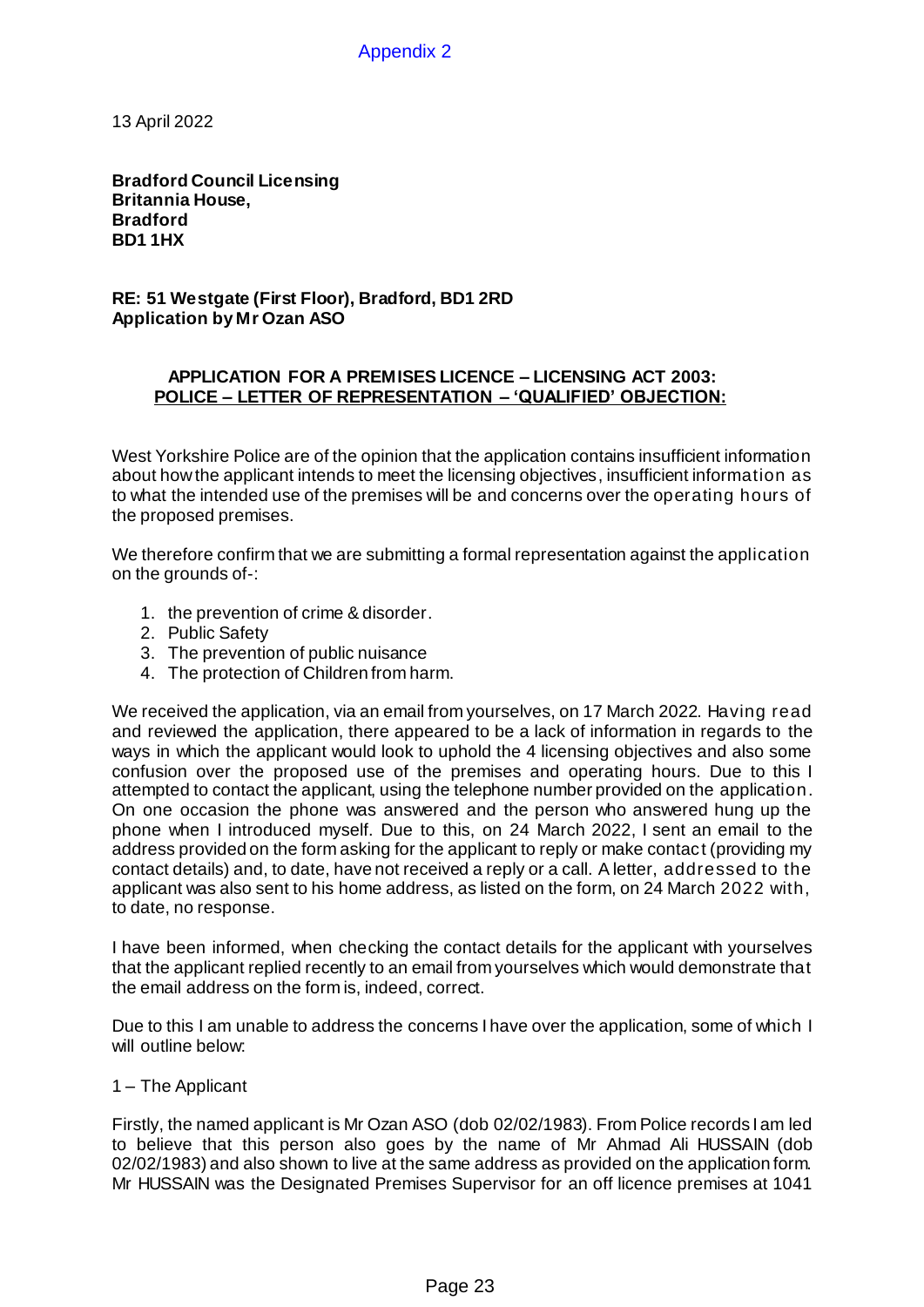Bolton Road, Bradford between 2017 and early 2020. During this period the premises were visited at least twice by Trading Standards officials and Police Officers and, on each occasion, suspected counterfeit goods were seized. Trading Standards have successfully prosecuted for these offences. Whilst Mr HUSSAIN was not present on these occasions or prosecuted, he was the responsible person for the premises.

Secondly, should Mr Hussain be the applicant, as suspected, then he is also currently under investigation for relevant offences (as defined in the Licensing Act 2003). Unfortunately, as these offences are still being investigated, we are unable to disclose further information at this stage in relation to these.

2 – The proposed use and operating hours of the premises

On the application there are comments written by the applicant which are a little ambiguo us or confusing. For example "*This palce (sic) is open at this time but it will start at 07.00pm sometime may open later then*" The previous quote is unclear as to whether the applicant is stating that their aim is to open beyond the hours requested or not.

When describing the premises, the applicant states "*This place has turned into party hall is going to be music and birthday party and tradition (sic)*" Again, this does not give a great amount of detail and is, again, confusing.

Being unable to contact the applicant by the phone number provided and with no reply to the email sent to him, I am unable to clarify any of these points to any degree of satisfaction.

3 – The proposed plan of the premises

Again, in the Home Office Revised Guidance issued under Section 182 Licensing Act 2003, under the section "Plans" Subsection 8.34, it states;

## *Plans, for written and electronic applications, will not be required to be submitted in any particular scale, but they must be in a format which is "clear and legible in all material respects", i.e. they must be accessible and provides sufficient detail for the licensing authority to be able to determine the application, including the relative size of any features relevant to the application. There is no requirement for plans to be professionally drawn as long as they clearly show all the prescribed information.*

Unfortunately, whilst there is a plan submitted with the application, it is crude to say the least, with no sizes noted or details as to what each room is to be utilised as. Similarly there does not appear to be a bar or sales area etc, so it is difficult to determine where any alcohol or late night refreshments will be served or sold from to patrons.

4 – The premises in question have been well know to Police for a number of years. Incidents involving violence, drugs and concerns for the welfare of children are documented at the premises whilst it was being used as a Snooker Hall with rooms for hire for patrons. This was until very recently and would suggest that the persons utilising the premises may well be attracted to any new business located at the same premises, raising concerns relating to safeguarding and crime prevention.

Noted events include;

24/05/2020 – During Covid restrictions, officers attended at the premises and found a number of males playing poker in the premises.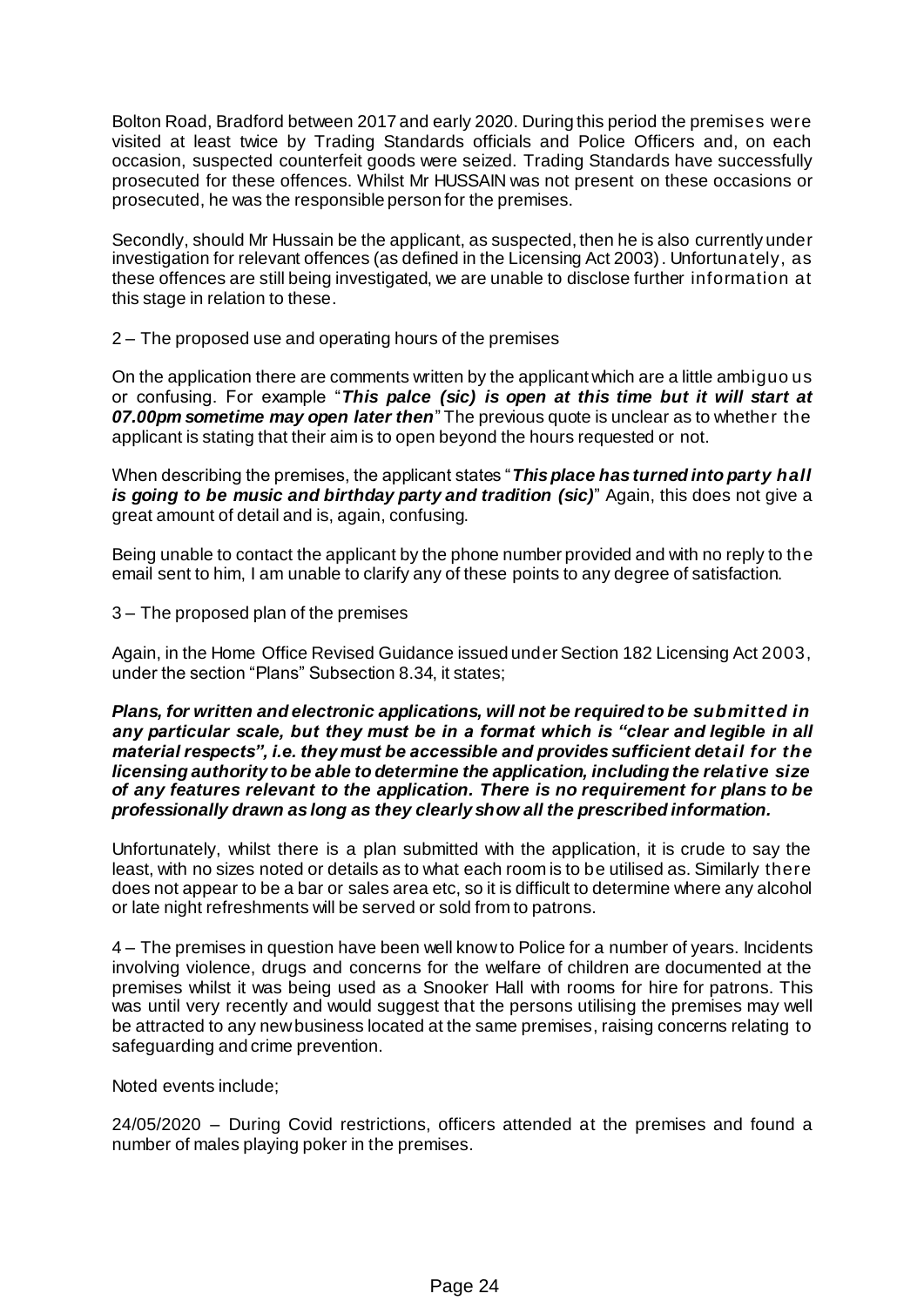17/11/2021 – Following intelligence to state that there was a cannabis farm at the venue, officers attended and located a large scale cannabis set up. One male was detained and stated that he had come to the UK illegally and was employed at the premises to cultivate the plants being grown.

13/08/2021 – A male states that he was assaulted at the premises during a "sparring" event where boxers and wrestlers would spar with each other.

The above events are crimes recorded at the venue (the Snooker Hall) in recent months. Enquiries with our colleagues at Bradford Council show that they received a call from a gentleman identifying himself as Ozan ASO in May 2020, in relation to business grants, stating that he was the owner of the property and had been since June 2019. This is the same name given as on the application form and demonstrates that the applicant has been in control of these premises at the times of the offences listed above.

## 5 – The Licensing Objectives

In the Home Office Revised Guidance, issued under section 182 Licensing Act 2003, section "Steps to promote the licensing objectives" sub sections  $8.41 - 8.42$ , the quidance clearly states that;

*In completing an operating schedule, applicants are expected to have regard to the statement of licensing policy for their area. They must also be aware of the expectations of the licensing authority and the responsible authorities as to the steps that are appropriate for the promotion of the licensing objectives, and to demonstrate knowledge of their local area when describing the steps they propose to take to promote the licensing objectives. Licensing authorities and responsible authorities are expected to publish information about what is meant by the promotion of the licensing objectives and to ensure that applicants can readily access advice about these matters. However, applicants are also expected to undertake their own enquiries about the area in which the premises are situated to inform the content of the application.*

*Applicants are, in particular, expected to obtain sufficient information to enable them to demonstrate, when setting out the steps they propose to take to promote the licensing objectives, that they understand:*

*• the layout of the local area and physical environment including crime and disorder hotspots, proximity to residential premises and proximity to areas where children may congregate;* 

*• any risk posed to the local area by the applicants' proposed licensable activities; and* 

*• any local initiatives (for example, local crime reduction initiatives or voluntary schemes including local taxi-marshalling schemes, street pastors and other schemes) which may help to mitigate potential risks.*

Section M of the application states "Describe the steps you intend to take to promote the licensing objectives" with individual boxes for;

A – General – all four licensing objectives

B – The prevention of crime and disorder

C – Public Safety

D – The Prevention of public nuisance